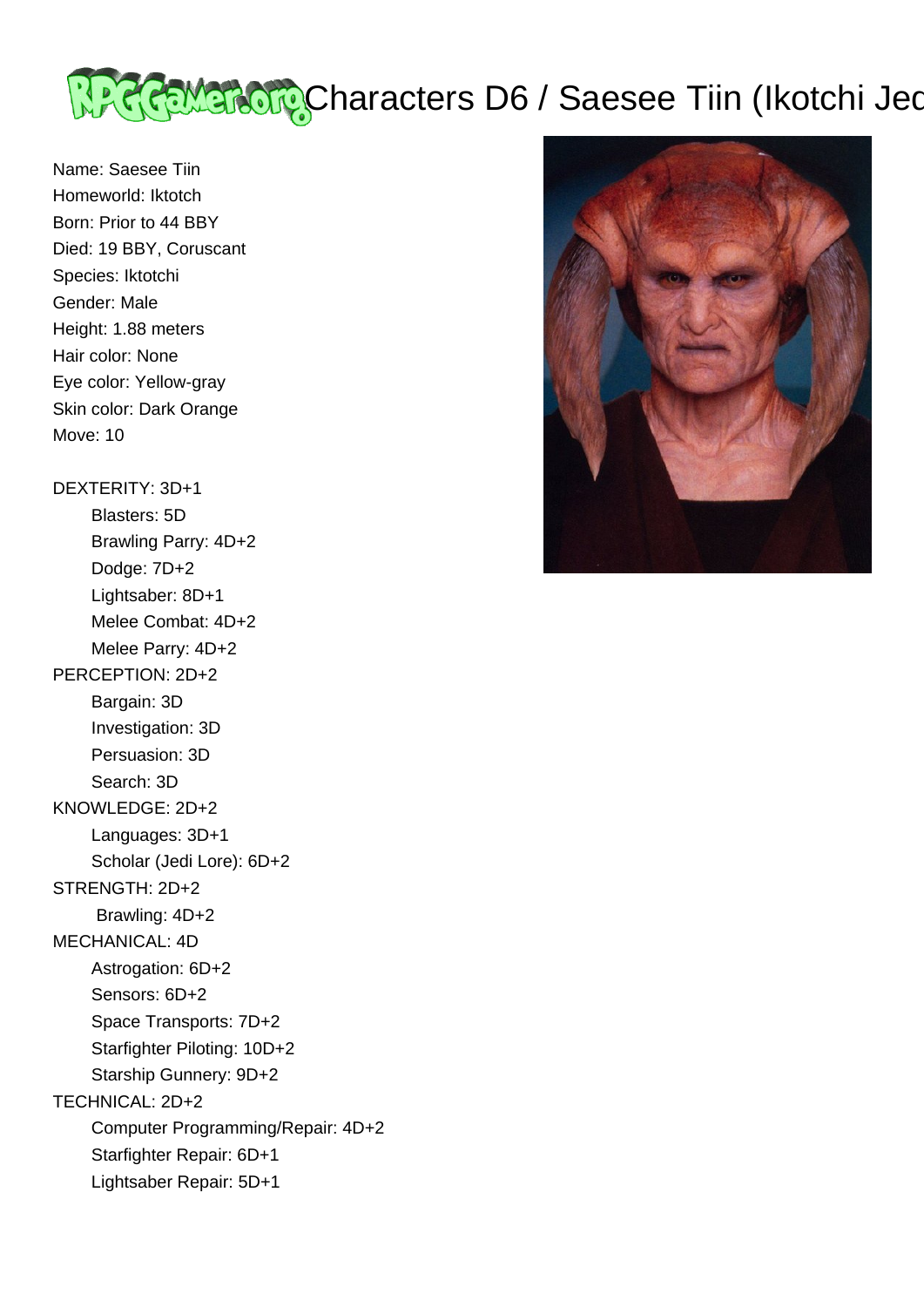SPECIAL ABILITIES Force Skills: Control: 8D+2 Sense: 9D Alter: 8D+2

Force Powers: Absorb/Dissipate Energy, Accelerate Healing, Concentration, Control Pain, Enhance Attribute, Hibernation Trance, Instinctive Astrogation Control, Resist Stun, Combat Sense, Danger Sense, Instinctive Astrogation Sense, Life Detection, Life Sense, Magnify Senses, Predict Natural Disaster, Receptive Telepathy, Sense Force, Telekinesis, Farseeing, Lightsaber Combat, Projective Telepathy, Affect Mind, Projected Fighting, Lesser Force Shield

 Precognition: Iktotchi have a limited ability to determine the future, and gain a bonus 2D to initiative rolls, as they will usually be able to act first with their knowledge of the probable future actions of any opponent.

## Story Factors:

 Famed Pilots: Iktotchi reactions are famed across the galaxy, especially as pilots, often sought out by Pirates, and many Iktotchi found themselves pressed into service aboard pirate vessels.

 Horns: Although their horns are impressive looking, they are not practical weapons, and Iktotchi generally polish and look after them as a human does their hair. Decorating and polishing them to improve their appearance.

#### EQUIPMENT

#### CREDITS - 1,000

 Green Lightsaber (5D), Jedi Robes, Modified SoroSuub Cutlass-9 Starfighter, Comlink, Utility Belt

FORCE SENSITIVE Y FORCE POINTS 5 DARK SIDE POINTS 0 CHARACTER POINTS 17

Description: Saesee Tiin was a male Iktotchi Jedi Master and a member of the Jedi High Council in the last days of the Galactic Republic. Having apprenticed under the esteemed Jedi Master Omo Bouri, Tiin rarely spoke and kept to himself. Never choosing to take a Padawan himself, Tiin took the rank of Jedi General in the Grand Army of the Republic during the Clone Wars.

Tiin fought in the Stark Hyperspace War in 44 BBY during the fifth battle on Qotile and also participated in the Yinchorri Uprising of 33 BBY. Some time after that, he and other Jedi tracked down the terrorist Nebula Front movement to their base on Asmeru. Tiin fought on many battlefronts during the Clone Wars on planets such as Lola Sayu, Gwori, Boz Pity, Diado, Geonosis, and The Rig.

A renowned starfighter ace, Tiin had been born on Iktotch, the moon of Iktotchon. Because of the battering winds of the moon, Tiin's species had adapted toughened skin and blunt features. Tiin was a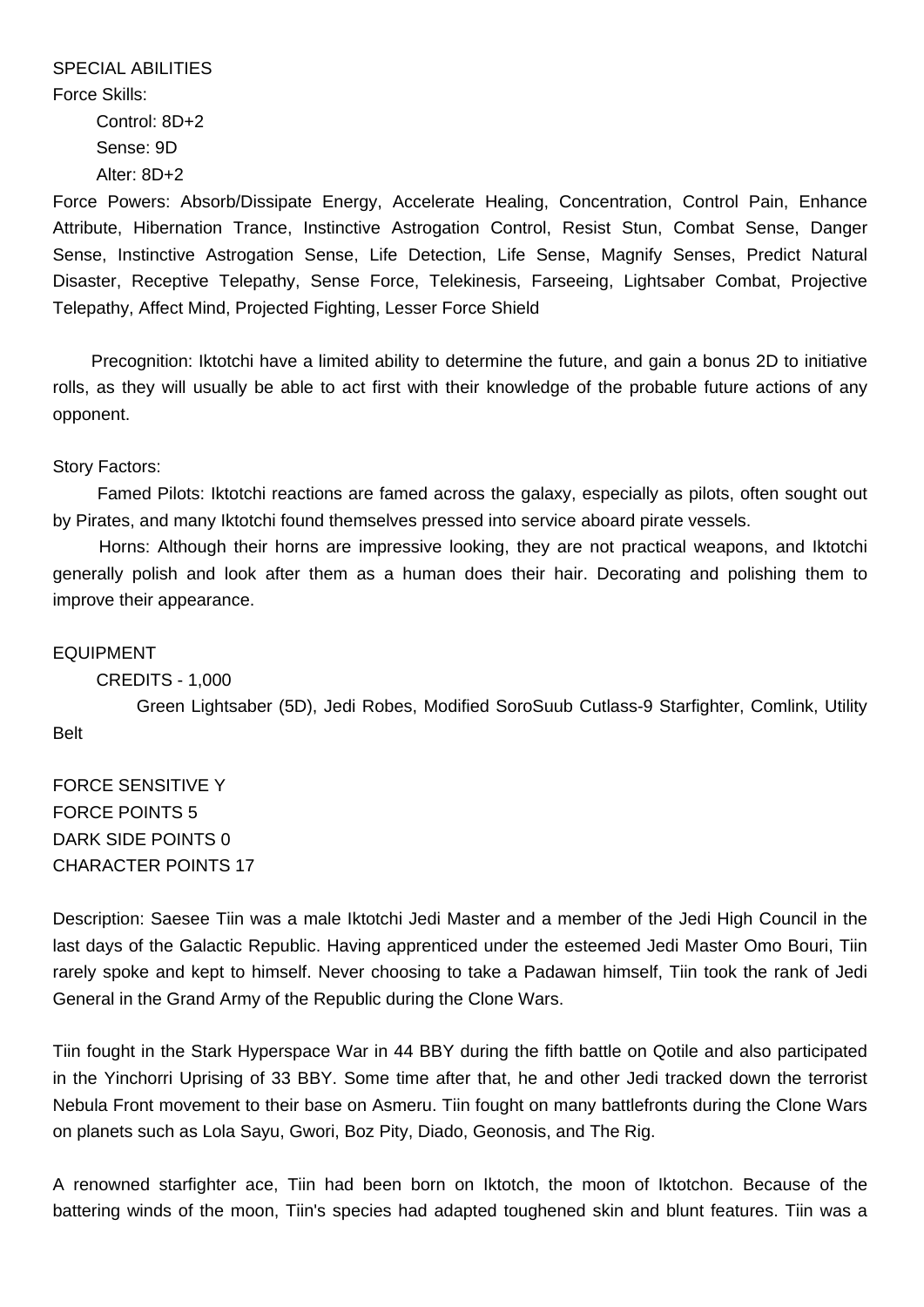starfighter instructor for younglings, where he taught many younglings the basics of flying. A natural telepath, Master Tiin failed to foresee his demise at the hands of the secret Dark Lord of the Sith, Darth Sidious, who in reality, was Supreme Chancellor Palpatine of the Galactic Republic. Tiin's death on Coruscant in 19 BBY alongside that of Mace Windu, Kit Fisto and Agen Kolar to Darth Sidious marked the start of the Great Jedi Purge and Order 66.

## **Biography**

#### Early life

Born on the moon of Iktotch, Saesee Tiin was introduced to piloting during his youngest years, appearing to be a natural pilot. When scouts from the Jedi Order identified the young boy as a Force-sensitive, he was turned over to the Order for training at the academy on Coruscant. Raised within the Jedi Temple, Tiin found it embarrassing when his natural telepathic abilities were ridiculed by his peers. While they believed these powers gave him an unfair advantage at the academy, Tiin believed it was more of a hindrance as he had yet to learn to control his abilities. Tiin would admit, however, that his abilities gave him an edge during lightsaber combat training as his opponents unwittingly revealed their strategy through their thoughts. Because of his unique abilities, Tiin was shunned by his peers and became extremely reclusive. As Tiin learned to home in on particular minds, he came to the attention of the Wol Cabasshite Jedi Councilor, Master Omo Bouri.

After graduating from the academy, Tiin accepted Bouri's offer of apprenticeship and became a Padawan. Master Bouri was unique himself, as he communicated through phonemic energy pulses with syntactic contours in a magnetic field that he controlled with his tongue. Because Bouri's brain was so evolved, Tiin found himself faced with something completely new: a brain he couldn't understand. Intrigued, he focused all his time coming to understand his master and to use the Force to expand his telepathy to extraordinary heights. Able to control his own mind and sift through thoughts from around the galaxy, Tiin also learned from Bouri the meaning of complete dedication to the Order. Traveling with his master for years and eventually passing the Trials of Knighthood, Tiin was made a full Jedi Knight. When Master Bouri was lost on an ill-fated mission, Tiin refused to speak at the Jedi's funeral and fell into a long period of isolation. While secluded, Tiin pursued the path of the Jedi Guardians, honing his skills as an ace pilot in the Jedi Starfighter Corps.

Despite the importance that his own master had played in his life, Saesee Tiin refused to accept a Padawan of his own, despite the encouragement of Jedi Mace Windu. Instead Tiin turned further inward, searching for ways to commune with his deceased Master through the Force. Whether Tiin ever did so is unknown, but much of his time as a Knight was poured into this endeavor.

#### Jedi Master

Eventually, after a distinguished career, Saesee Tiin was promoted to the rank of Master by the High Council. After long deliberation, the Council invited Tiin to take a seat on the Council as a long-term member. Not long after, Master Tiin was on Coruscant when the Stark Hyperspace War broke out; along with the other Councilors present, he aided Padawan Sha Koon channel trapped Republic soldiers and Jedi during the fighting. As the Republic Navy preparing an attack against Iaco Stark's forces, Tiin, with his astonishing flying skills and firm leadership, was an obvious choice to command the fighter squadron. He led Red and Blue Squadrons to victory in the Fifth Battle of Qotile.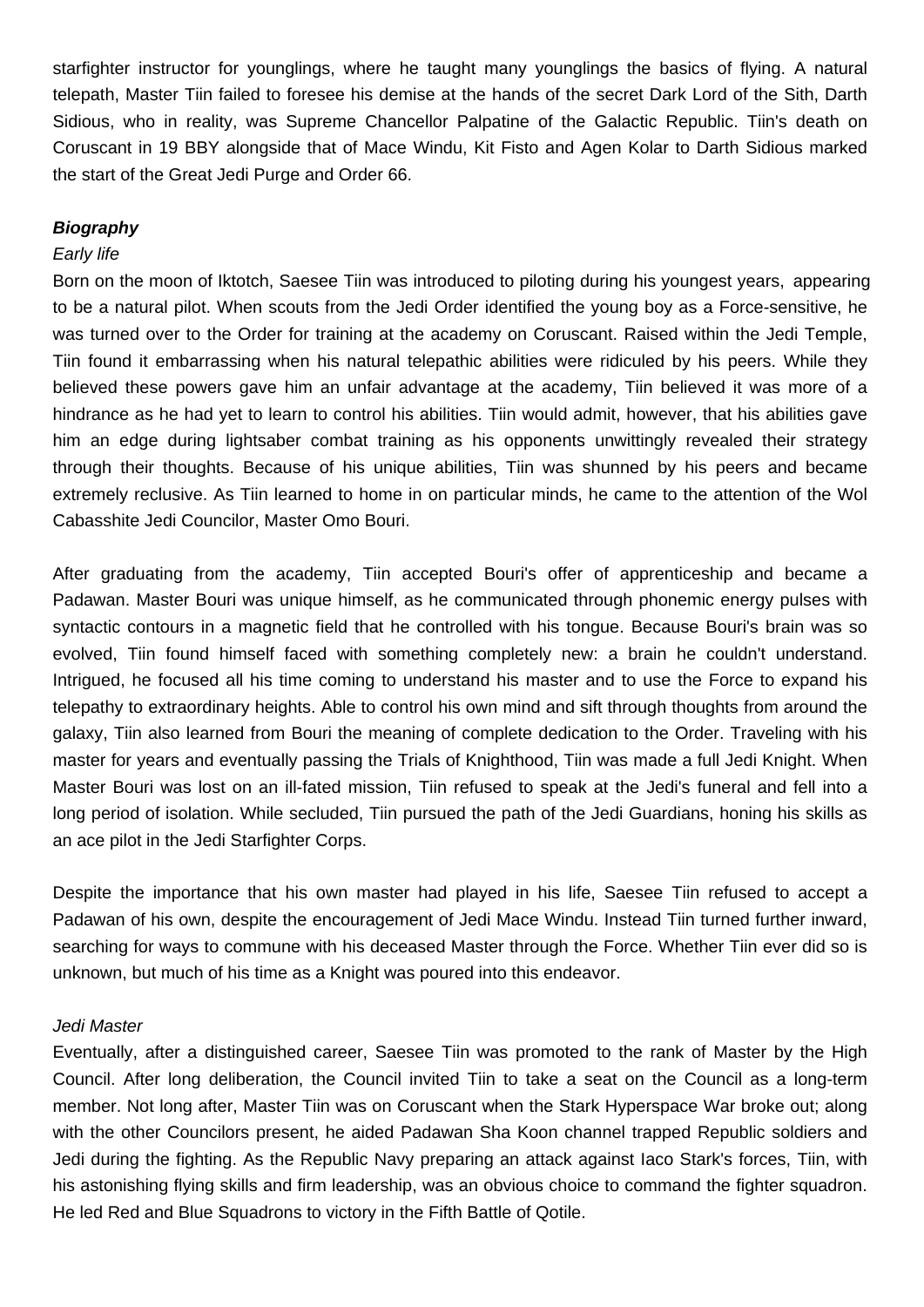On numerous occasions, Master Tiin's flying skills saved the lives of his fellow Jedi. When a war erupted in the Yinchorri system a communication was sent to the High Council. After the transmission ended, the Council discussed the course of action to take. Mace Windu then formed three Jedi teams which were dispatched to find the Yinchorri command center. Piloting the Consular-class cruiser to Yinchorr with Padawan Obi-Wan Kenobi as co-pilot, they were ambushed above the planet by Yinchorri attack ships. Entering the world's gravity well, Tiin used his enhanced Force abilities to take an extremely dangerous course of action: he engaged the hyperdrive and went around the planet at hyperspeed. Successfully making the jump, Tiin landed the shuttle on the planet and went into meditation with Master Windu on a mesa while Master Qui-Gon Jinn and Padawan Kenobi went to reconnoiter the surrounding area. It wasn't long before the team was forced to engage the Yinchorri warriors, fighting for their lives as the other two teams converged on the planet. As Masters Eeth Koth and Micah Giiett's teams arrived to divert the attack, Master Tiin advanced on one of the Yinchorri tanks and disabled it so his allies could proceed to the rescue ship. Taking the ship up when the survivors were all aboard, Master Tiin piloted the ship to space where it was joined by the Navy. When the Council contacted the teams, Tiin took the ship the coordinates provided, the interior of the planet Uhanayih, where the command center was located. With the command center secured by the Navy, Tiin and the other survivors returned to Coruscant.

Despite the High Council's banning of personal attachments, Master Tiin kept a personal fighter he had been given by a group of grateful Duros diplomats. Naming the SoroSuub Cutlass-9 patrol fighter the Sharp Spiral, Tiin piloted it on several missions, and stored it within the Temple docking complex. Constantly updating all of its systems, Tiin removed the electronic sensor and map systems from the databases. It was in Sharp Spiral that Master Tiin performed one of his most famous deeds. For some years, Tiin had established close links with a group of independent conscience-fighters called the Sons and Daughters of Freedom. The group fought for the cause of liberty and were usually allies of the Republic. However, when a faction within the Freedom's Sons became corrupt, Tiin set out to apprehend them. It was an unbalanced fightâ€"Tiin in Sharp Spiral and the rogue Freedom's Sons in three battleships. Despite outgunning the Iktotchi many times over, the renegades could not land a single shot on Sharp Spiral. With cool calm, Tiin went about destroying the shields, engines, and weapons systems of all three ships. He then left the ships stranded for the Republic forces to pick up.

Tiin kept his place on the High Council. Although he was often silent, the advice he did offer was valued for its directness and foresight; this did not stop some from questioning his usefulness on the august body. In 32 BBY, Tiin led a Jedi team to Asmeru to investigate a lead on the attempted assassination of Supreme Chancellor Finis Valorum. Negotiating with port authority, their shuttle was attacked by the fighters of the Nebula Front terrorist group and Tiin and his fellows crash-landed in a lake. Swimming to shore, Master Tiin and the other Jedi set up camp in ruins on the island and waited to engage their attackers. Following a slave of the House Vandron down a secret passage in the temple, the Jedi were led to the mainland where they entered a small city held by the Nebula Front militia that had taken hold of the surrounding areas. Surrounded by the terrorists the Jedi agreed to a temporary truce, but when the guards opened fire on the slaves that had led the Jedi to the mainland, Tiin and the other Masters agreed to annul the agreement and engage the troopers. Charging then retreating, then charging again, Tiin and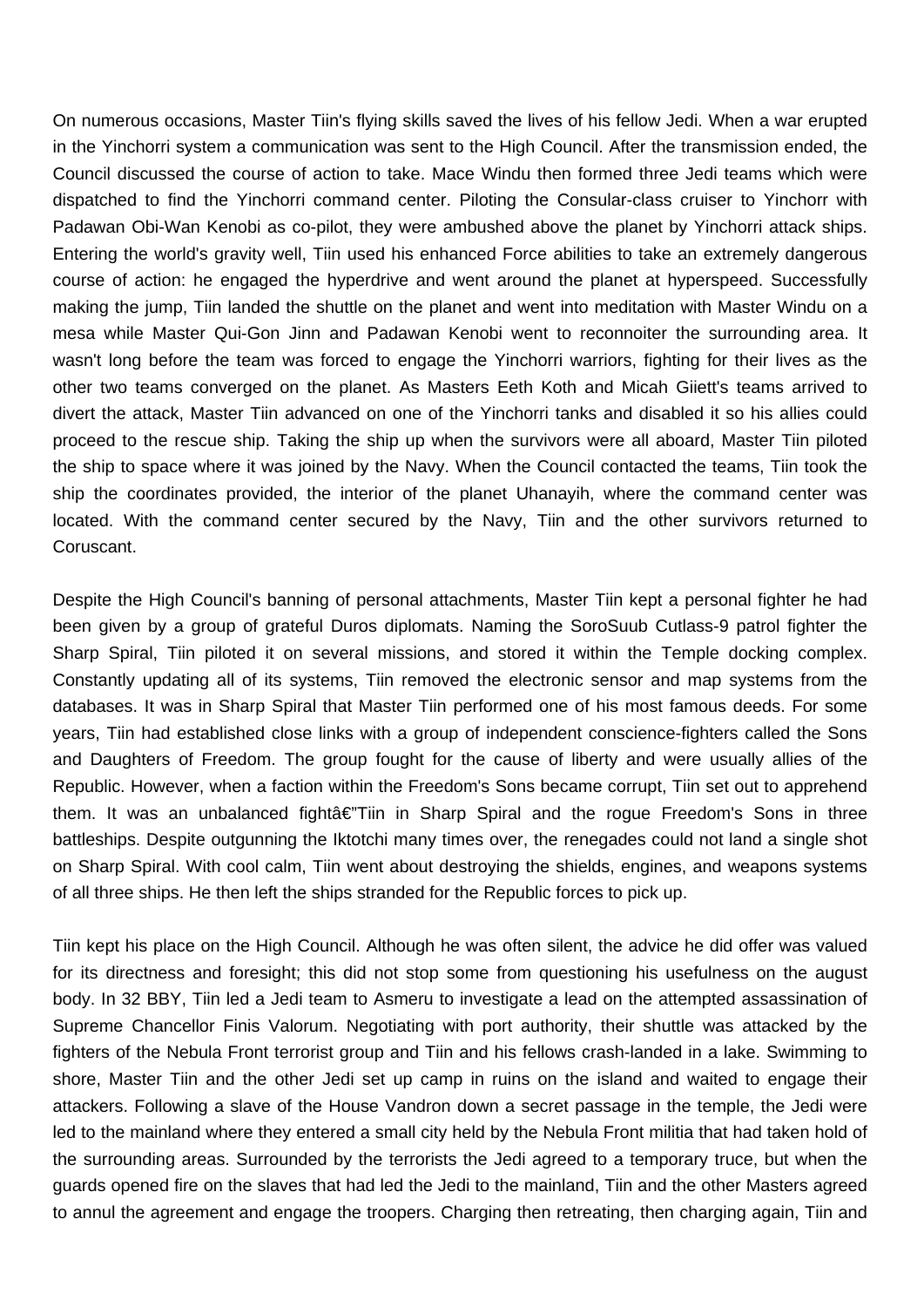his peers moved to take several starfighters when reinforcements from Eriadu arrived and killed or scattered the remaining terrorists. Ordering the other Jedi back to Coruscant, Tiin rebuked Master Jinn for defying his orders and heading to the planet Karfeddion aboard the confiscated Hawk-Bat. Later Tiin was dispatched to Eriadu for the Trade Summit there in order to protect the Supreme Chancellor from the Nebula Front's assassination attempts. Discovering that the droids in the midst of the Trade Federation delegation were sabotaged to carry out the assault, Tiin led Padawan Kenobi and Master Ki-Adi-Mundi to guard the Federation members. However, the members of the board activated their own force-shield, causing the droids' fire to eviscerate them as the Jedi watched helplessly.

While Tiin had predicted the fall of Valorum's political career, he incorrectly guessed that Ainlee Teem or Bail Antilles would replace him. However other forces were at work and Palpatine of Naboo took the title of Chancellor during the blockade of his own world by the Trade Federation. During the crisis, Master Tiin was present on Coruscant when Master Jinn brought word of an attack by a Zabrak assassin he believed to be a Sith Lord. Wary of the return of the long extinct Sith, the Council was even more shocked by reports of a vergence in the Force surrounding a child, one Anakin Skywalker. Testing the boy, the Council voted not to train him because of his age; Master Tiin had been one of the few to vote yes to train the boy along with Master Eeth Koth who also entered the Order at an advanced age. It wasn't until Master Jinn was slain by the Sith that the Council reconsidered its earlier decision. With newly knighted Kenobi taking Skywalker as a Padawan, Tiin joined the rest of the Council on Naboo for the funeral of Master Jinn.

While on Naboo, Tiin investigated the Sith assassin's personal craft after several Judicial Department officers were killed trying to infiltrate it. Gaining access to the Scimitar, Tiin found several Sith artifacts and recommended that it be turned over to the Order's specialists for study immediately. Before it could be studied further, the ship was lost in transit to Kuat.

Over the next ten years Master Tiin retained his seat on the Council, though his service was continually questioned as he contributed little to the discussion. He was consulted by Master of the Order Windu regarding Jedi Quinlan Vos' mission to Kiffex; while Tiin was a supporter of Vos, he did not think the mission was a good idea for someone so close to the dark side of the Force. Master Windu considered this but ultimately ignored Tiin's advice. Well versed in the history of the rogue military leader Ashaar Khorda, Tiin helped inform his fellow Councilor's of the Annoo-dat general's background. Unfortunately this did not prevent the death of Master Yarael Poof at Khorda's hands on Coruscant itself; Tiin attended the Quermian's funeral.

Master Tiin helped fellow Master Adi Gallia flight-test a Delta-7 Aethersprite prototype over Coruscant during the Separatist Crisis. Thanks to this trial, Saesee Tiin made several modifications to the starfighters for increased performance before they were introduced to the Temple's Starfighter Corps. When Jedi Kenobi was captured on Geonosis by the Confederacy of Independent Systems, Tiin joined with his fellow Jedi to rescue him. Arriving on the dusty world, Tiin fought through droves of battle droids in the Petranaki arena to rescue Kenobi, Padawan Skywalker, and Senator Padmé Amidala. Though briefly surrounded by droids, Tiin and the survivors were rescued by the timely arrival of Grand Master Yoda and the recently discovered Grand Army of the Republic. Joining Masters Luminara Unduli, Roth-Del Masona, and Shaak Ti on a new Republic gunship, the Jedi flew out into the field to engage the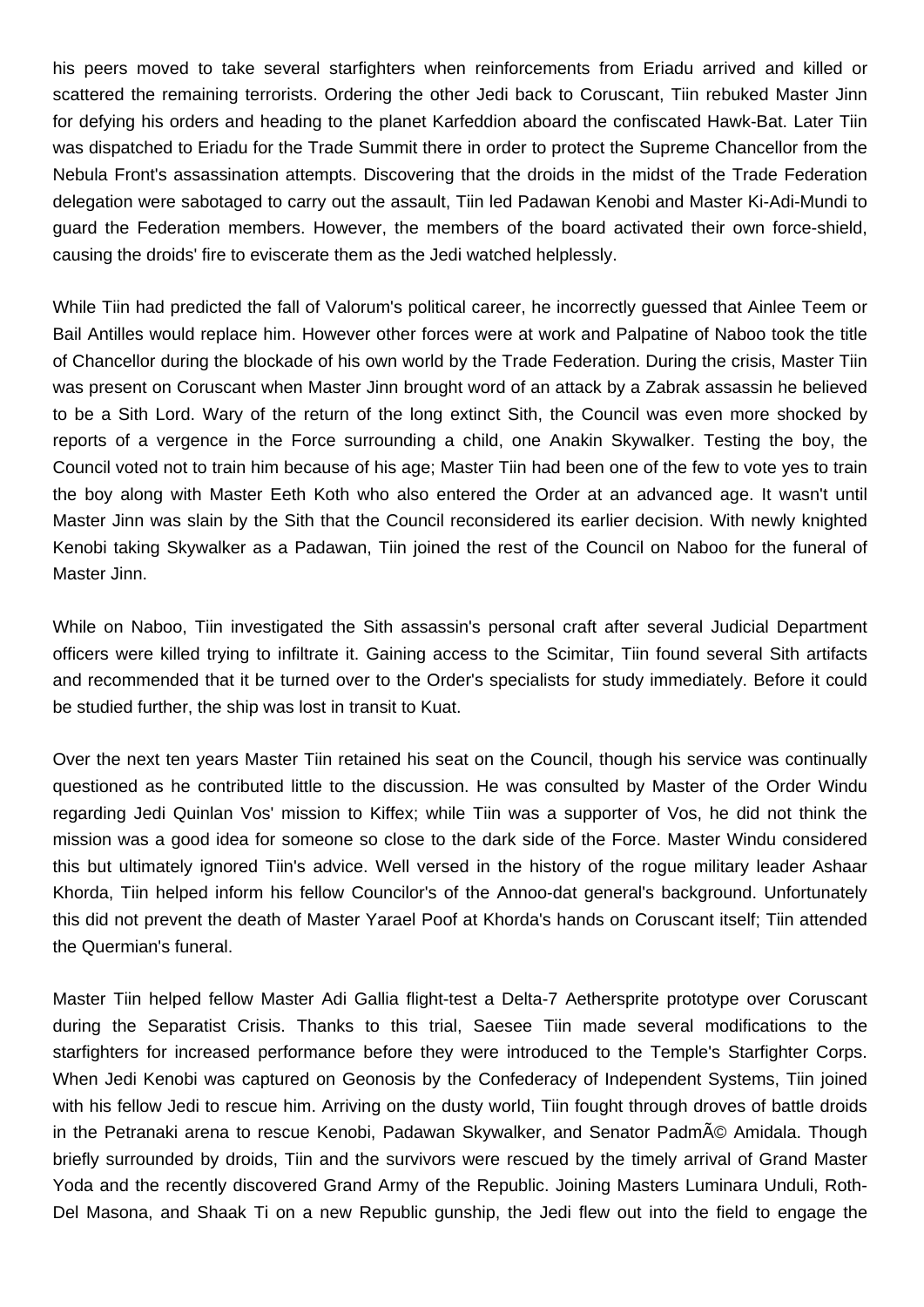droids on the plains. Tiin disengaged from the ground assault and took to the skies in the Sharp Spiral, to aid Master Gallia in the battle above Geonosis. While he was mistakenly reported dead, Master Tiin indeed survived and reported back to Coruscant immediately.

## Clone Wars

With the Clone Wars underway, Tiin took up the mantle of Jedi General within the ranks of the Grand Army of the Republic. Heavily involved with the Order's fleet of starfighters, Tiin leveled great praise on the work of Jedi Skywalker, whose constant upgrades to the fleet was a great improvement to the original models. Encouraging the High Council to implement the boy's adjustments across all of the Starfighter Corps, Tiin was one of the first to obtain a Eta-2 Actis-class interceptor. Continuing to pilot his personal starship, the Sharp Spiral, Tiin was forced into a low-altitude ejection during an early battle and sustained several non-life threatening injuries, including the breaking of one of his cranial horns.

Recovering quickly from his wounds, Tiin accompanied Master Windu into battle when the war spread to Tiin's homeworld, Iktotch. Routing the Separatist Droid Army that had taken hold there, Tiin preferred a tough approach to defeating the prototype B3 ultra battle droid as opposed to Windu's calculated attacks. Despite their different styles, the two Masters were able to cooperate and defeat the CIS armies on the planet. Tiin flew into battle in several prominent missions throughout the war, including leading a bombing run during the Battle of Gwori, an assignment over Diado the battles of Lola Sayu, Umbara, and Boz Pity.

## Mission to the Rig

Tiin's bond with Master Windu grew throughout the Clone Wars. On an undercover mission, Tiin and Windu were joined by Masters Kit Fisto and Agen Kolar, and together infiltrated the Crimson Nova's base known as the Rig. Because of the gang's involvement in a recent bout of Jedi slayings and the issuance of bounties on additional Jedi, the Council dispatched the team to get to the bottom of the crisis. Posing as a smuggler, Tiin boarded the Rig and joined Windu in the cantina while his comrades cause problems in the detention level. As he assumed, the dockhands unloaded his cargo into the Rig's storage facilities without notifying him; Tiin had anticipated this and had loaded the crates with detonite, triggering it to explode and cause more distraction aboard the space station as the hangars were destroyed. Joining his comrades at the station's command deck, the four masters confronted the Crimson Nova's leader, Mika. As she refused to surrender, the Masters engaged the bounty hunters protecting the Cathar woman. While Windu and Fisto went after Mika, Tiin and Kolar took the control room and discovered the bounty hunter offering the Jedi bounties. Tracking their lead on Kh'aris Fenn to Ryloth, the Jedi found the Twi'lek dead at the hands of Quinlan Vos. Disgusted by the scene, Tiin regretted his support of Vos, as it seemed incontrovertible that Vos had fallen into darkness.

## Duties of a Master

While serving the Republic valiantly, Master Tiin was a Jedi first and a General second. Sitting on the High Council of Jedi Order came with a multitude of responsibilities, including listening to intelligence reports and dictating Republic troop movements. Early in the war, Master Tiin was assigned to prevent the transfer of the Rendili fleet of Dreadnaughts to the Confederacy. Joined by Master Koon and Jedi Skywalker, Tiin oversaw the Republic fleet as Koon negotiated with fleet commander Jace Dallin aboard the Mersel Kebir. When Lieutenant Mellor Yago of the Independent Provisional Government of Rendili arrested Koon and Dallin as traitors, Master Tiin's orders were clear: destroy the Rendili fleet if it refused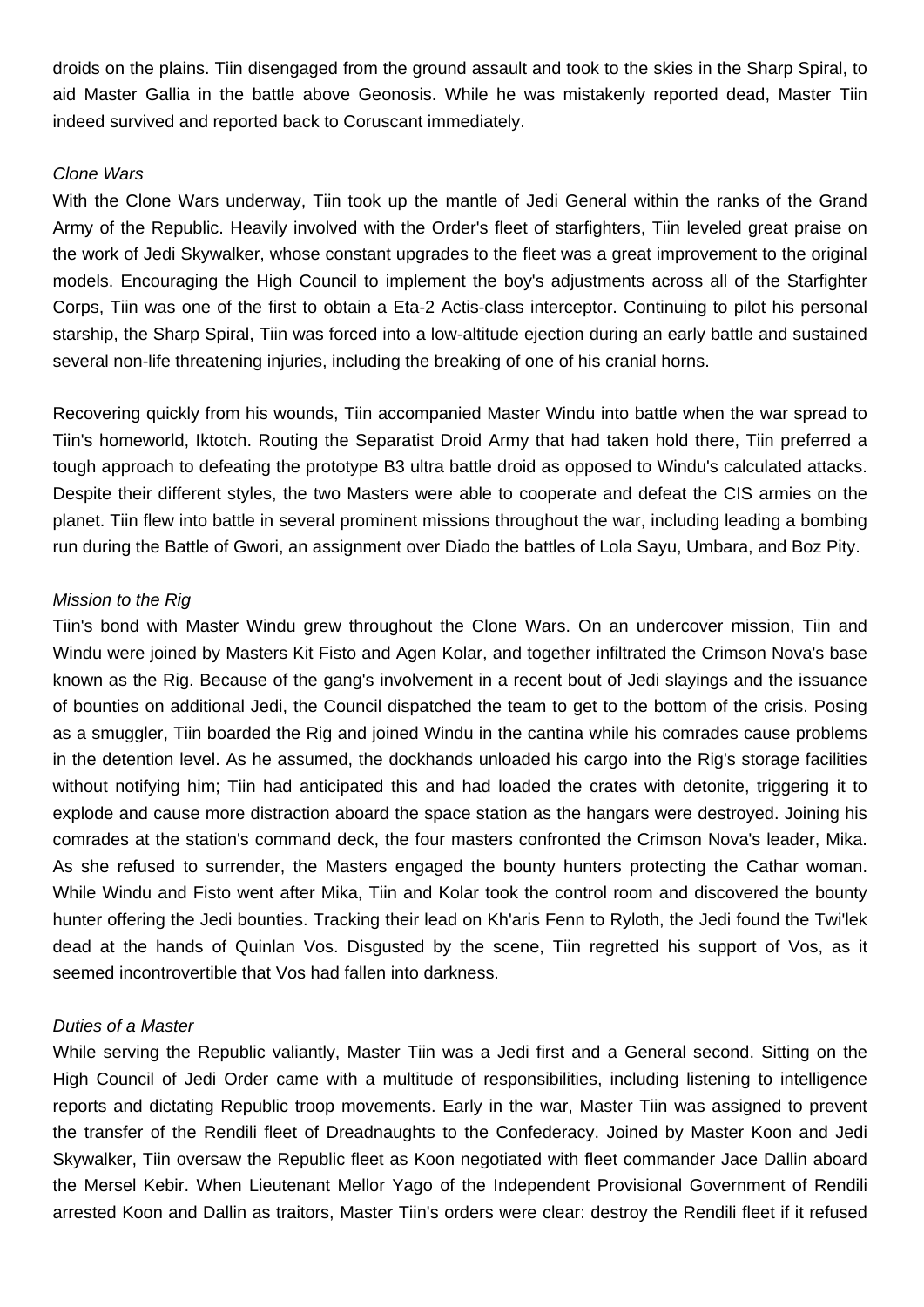to join the Republic's Army. While Skywalker offered an alternative, the strategy debate was interrupted by the arrival of Master Kenobi and the rogue Jedi Quinlan Vos. Igniting his lightsaber, Tiin demanded Vos be imprisoned before he headed to his starfighter. With the Separatist armada entering the fray, Tiin engaged the enemy fleet while his fellow Jedi led an unorthodox rescue mission which saw the salvaging of the Rendili fleet and the rescue of Master Koon. When the Separatists were repelled, Tiin returned to his flagship to deal with Vos. Deciding to take Vos to Coruscant, Tiin sat on the Council of Reconciliation as they tried Master Vos for his crimes. While Tiin deferred his decision to Master Oppo Rancisis, the Council voted in favor of Vos and he was allowed to remain in the Order.

As the war drummed along, more and more Jedi fell in the fighting. As a member of the High Council, Tiin participated in the funerals of Masters Halsey, the six Jedi killed in the bombing of the Jedi Temple, and the mock funeral for Master Kenobi before Kenobi embarked on an undercover mission. During the trial of Ahsoka Tano, refused to show leniency claiming that too much evidence was against her in the bombing of the Temple, with Tiin pointing out that Tano had been found in possession of nano-droids that had been involved in the attack.

## Battle of Coruscant

In the final days of the war, Tiin was stationed on Coruscant as Chancellor Palpatine announced his moving of the Coruscant Defense Fleet to the Outer Rim Territories. While his fellow Masters discussed the ramifications of the move with Senator Bail Organa, Tiin sat in quiet reflection of the events. Days later, the skies of Coruscant erupted in blasterfire as the Separatists launched a surprise attack on the capital. Tiin took to his green Eta-2 and led a squadron of ARC-170 starfighters into the orbital battle between the Republic's Open Circle Fleet and the Confederacy's navy, led by the feared droid leader General Grievous. When a Providence-class carrier/destroyer collided with the Impavid during a hyperspace exit, he landed in the dying Star Destroyer and led its stranded Jet troopers to take an enemy cruiser, the Prosperous. With a specialized space suit Tiin jumped out of the lower rear hangar with his clone troopers, and landed on the attacking Confederate cruiser. Tiin cut through the floor of the ship's landing bay, allowing he and his forces to enter the interior of the ship, eliminate its minor crew and take control.

After the battle, Tiin returned to the Temple to help coordinate the rest of the war. It wasn't long, however before Master Kenobi reported Grievous' death on Utapau; coupled with Dooku's recent demise the Council deemed Palpatine's rule to be at an end. Tiin joined Masters Windu, Fisto and Kolar to journey to the Chancellor's office in an attempt to get Palpatine to relinquish his emergency powers peacefully. Before they exited the Temple, Jedi Skywalker approached the Masters and informed them that Palpatine was in fact the elusive Darth Sidious. Knowing their duty, the Masters headed to the office to arrest Palpatine. Before the Masters headed to the Chancellor's office, Fisto briefly talked to Tiin claiming that he would feel much calmer if Masters Kenobi, Plo Koon and Yoda had been with them. Tiin scolded Fisto for this because Tiin said that they were sufficient for the task, and that they were capable of subduing Palpatine.

When the Masters entered the office, Windu declared to Palpatine that he was under arrest. Moments after the Masters ignited their lightsabers, the Sith Lord accused the Jedi of treason and ignited his own lightsaber. Lunging at the four Jedi, Palpatine stabbed Kolar before he could defend himself. As Kolar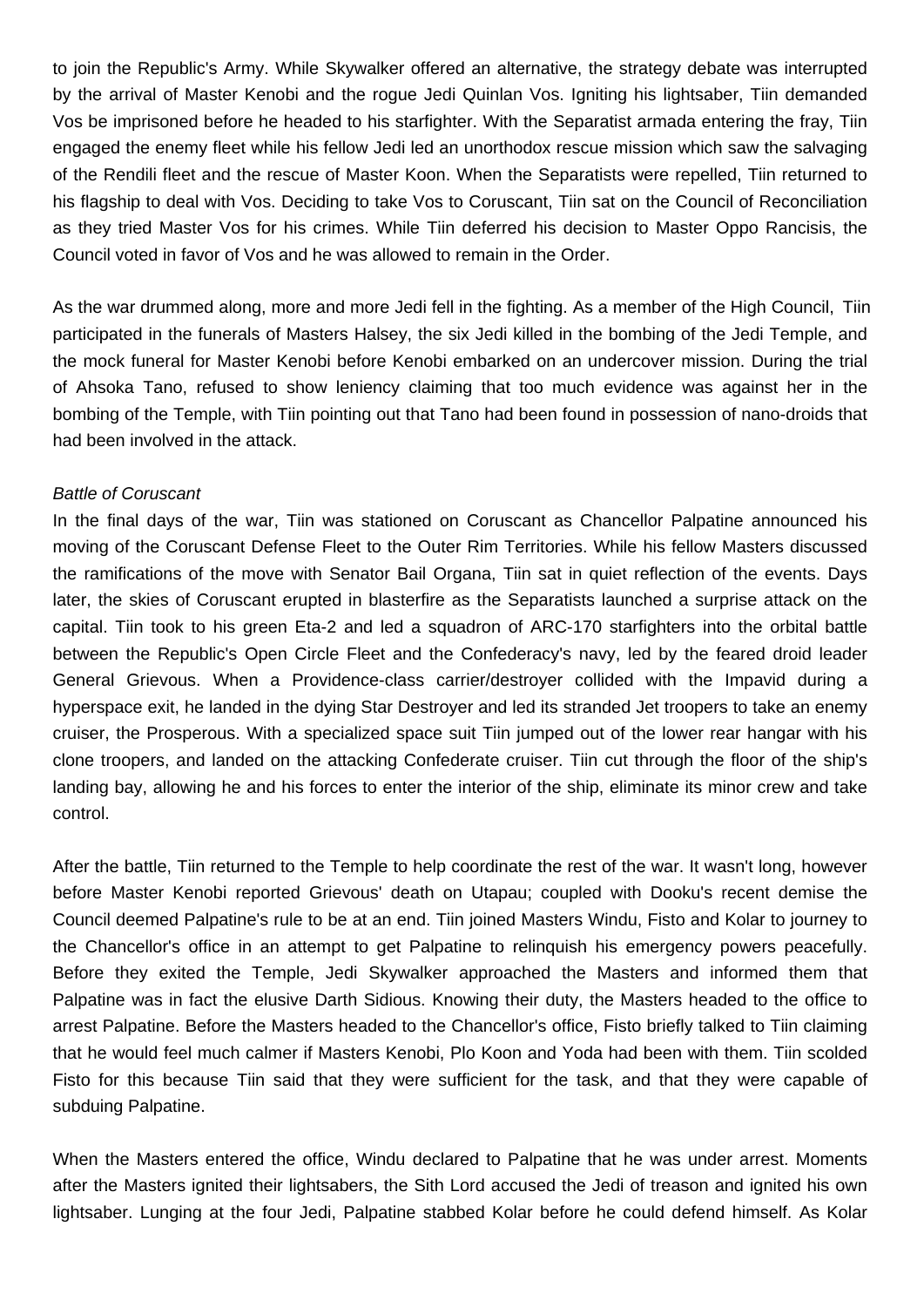fell, Tiin saw his chance and attempted to strike the Sith Lord from behind, but was slashed at the waist when Palpatine turned to face him. The other Masters would join Tiin in death, heralding the start of the Great Jedi Purge and the rise of the Sith to galactic dominance.

# Legacy

Master Tiin's service to the galaxy would be largely erased by the Galactic Empire as part of the Great Purge. Yet Tiin's memory was not totally lost. Soon after Tiin's death, Senator Organa retrieved his Jedi beacon transceiver from the Sharp Spiral in order to rescue Masters Yoda and Kenobi during the initial hours of the Purge. In addition Luke Skywalker, the man who would eventually rebuild the Order, discovered a holocron with a recording of Tiin's longest lecture at the Temple.

In the subsequent years of the Empire's reign, the insane Master Kazdan Paratus erected a replica of the Temple on the junk world of Raxus Prime. Within the makeshift Council chamber, Paratus built a puppet that resembled Master Tiin, and the Aleena interacted with the characters as if they were alive. Paratus' illusion was shattered upon the arrival of the Sith assassin Starkiller, who systematically destroyed the Temple and the Tiin puppet.

# **Personality and traits**

Due to his telepathic abilities, Tiin was initially shunned by his peers, causing him to withdraw from most contact with the other students at the Temple. Maintaining his reclusive behavior throughout the rest of his training, Tiin was few of words and preferred to let others do the talking, though he was capable at forcing negotiations through during a crisis. While hard-headed, Master Tiin claimed that trait as his greatest strength and a valuable tool on the battlefield. His master, Omo Bouri, honed his interests into a strong devotion to the Order, something many considered an obsessive conviction.

Tiin reviled dark siders and traitors to the Order, going so far as to refuse to call Quinlan Vos by name during the Clone Wars after his apparent defection. Calling him simply "renegade," Tiin could not vote when Vos was brought before the Council of Reconciliation, believing himself too conflicted.

In addition to this, Tiin refused to stand by Padawan Ahsoka Tano, when it was believed that she attacked the Jedi Temple and killed Letta Turmond. After Tano's recapture, Obi-Wan Kenobi strongly suggested that the Council do all that they could to clear Tano's name. Tiin refused this, and said that she was found in possession of nano-droids, which he believed alone was enough to convict her. After Tano was proven innocent and the real culprit apprehended, Tiin was apologetic to Tano.

# **Powers and abilities**

Having trained as a Jedi Guardian, Saesee Tiin possessed exceptional prowess with a lightsaber, wielding many over his long career. Having used a violet, cobalt, and then an emerald lightsaber crystal in his weapon's hilt, the Master was known for utilizing Form V, in particular Djem So. Tiin was also well adept at unarmed combat, tackling an enemy with either his arms or his legs. He had enough strength to crush the head of a battle droid against a wall with one elbow.

Aside from combat, Tiin was most comfortable as a pilot, serving the Jedi Starfighter Corps as an ace pilot. Upgrading many of the Order's craft, Tiin was said to be rivaled only by Jedi Anakin Skywalker in